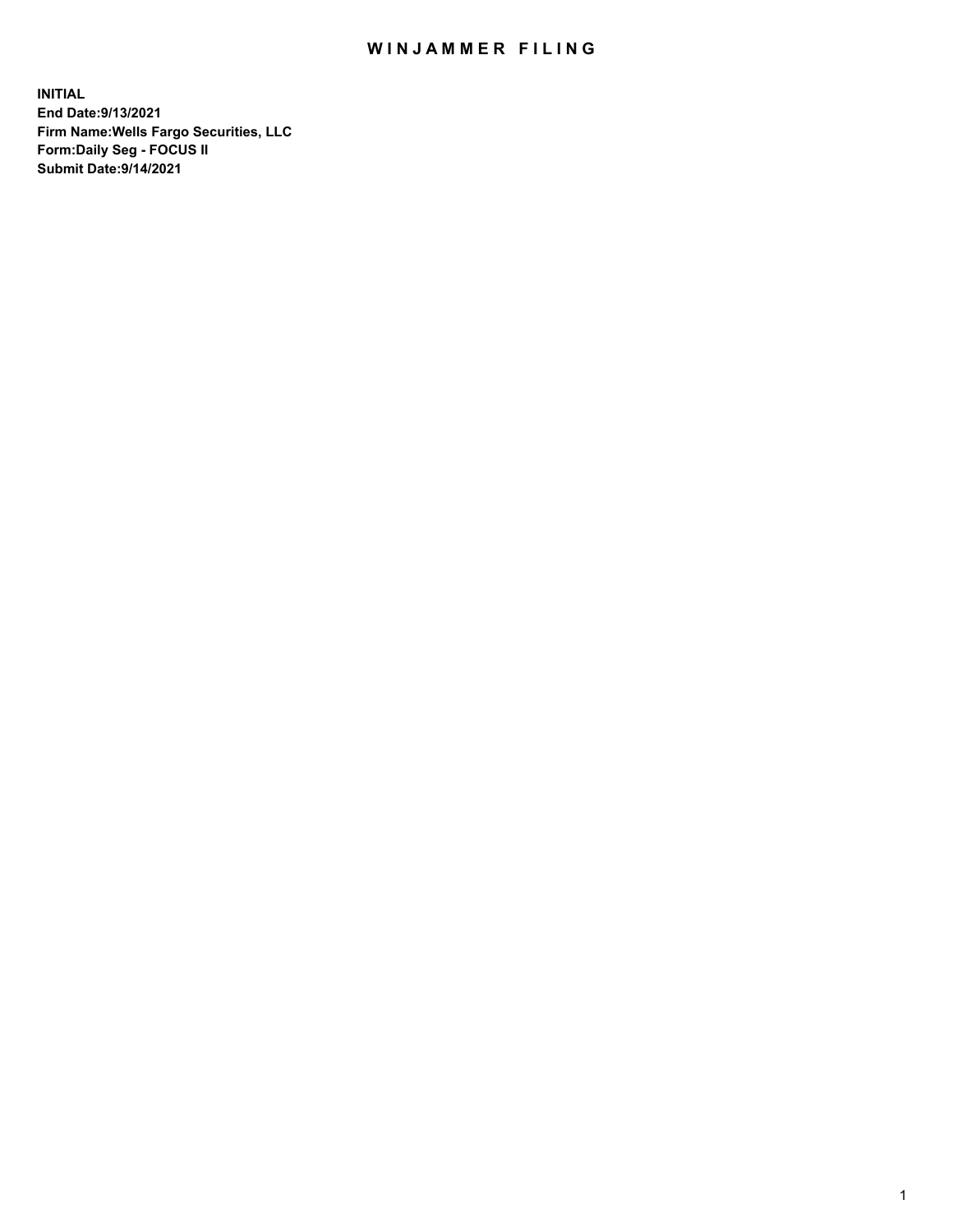**INITIAL End Date:9/13/2021 Firm Name:Wells Fargo Securities, LLC Form:Daily Seg - FOCUS II Submit Date:9/14/2021 Daily Segregation - Cover Page**

| Name of Company                                                                                                                                                                                                                                                                                                                | <b>Wells Fargo Securities LLC</b>                          |
|--------------------------------------------------------------------------------------------------------------------------------------------------------------------------------------------------------------------------------------------------------------------------------------------------------------------------------|------------------------------------------------------------|
| <b>Contact Name</b>                                                                                                                                                                                                                                                                                                            | <b>James Gnall</b>                                         |
| <b>Contact Phone Number</b>                                                                                                                                                                                                                                                                                                    | 917-699-6822                                               |
| <b>Contact Email Address</b>                                                                                                                                                                                                                                                                                                   | james.w.gnall@wellsfargo.com                               |
| FCM's Customer Segregated Funds Residual Interest Target (choose one):<br>a. Minimum dollar amount: ; or<br>b. Minimum percentage of customer segregated funds required:% ; or<br>c. Dollar amount range between: and; or<br>d. Percentage range of customer segregated funds required between: % and %.                       | 270,000,000<br><u>0</u><br><u>00</u><br>0 <sub>0</sub>     |
| FCM's Customer Secured Amount Funds Residual Interest Target (choose one):<br>a. Minimum dollar amount: ; or<br>b. Minimum percentage of customer secured funds required:% ; or<br>c. Dollar amount range between: and; or<br>d. Percentage range of customer secured funds required between: % and %.                         | 40,000,000<br><u>0</u><br>0 <sub>0</sub><br>0 <sub>0</sub> |
| FCM's Cleared Swaps Customer Collateral Residual Interest Target (choose one):<br>a. Minimum dollar amount: ; or<br>b. Minimum percentage of cleared swaps customer collateral required:% ; or<br>c. Dollar amount range between: and; or<br>d. Percentage range of cleared swaps customer collateral required between:% and%. | 375,000,000<br><u>0</u><br>00<br><u>00</u>                 |

Attach supporting documents CH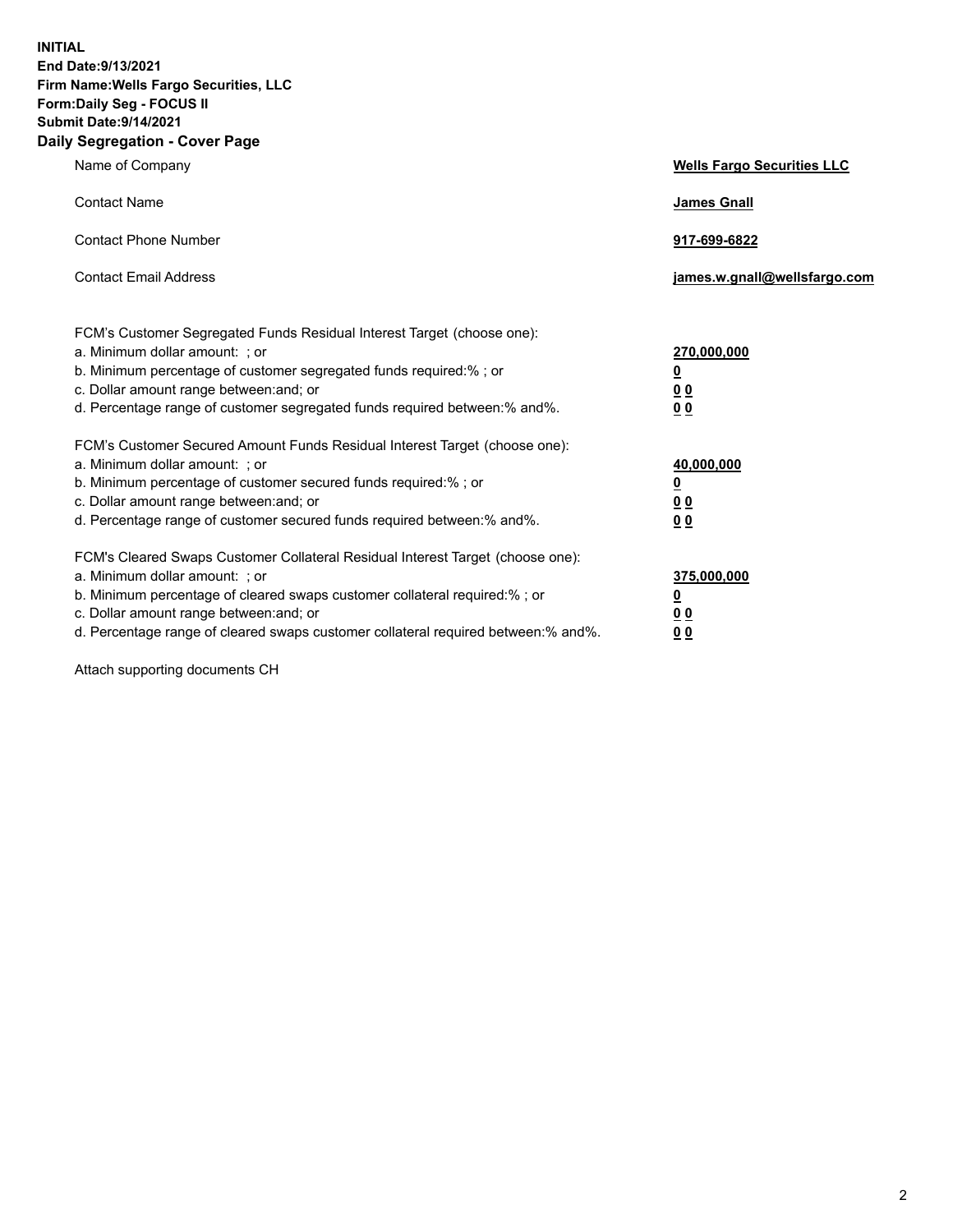**INITIAL End Date:9/13/2021 Firm Name:Wells Fargo Securities, LLC Form:Daily Seg - FOCUS II Submit Date:9/14/2021**

## **Daily Segregation - Secured Amounts**

|                 | Foreign Futures and Foreign Options Secured Amounts                                               |                                   |
|-----------------|---------------------------------------------------------------------------------------------------|-----------------------------------|
|                 | Amount required to be set aside pursuant to law, rule or regulation of a foreign                  | $0$ [7305]                        |
|                 | government or a rule of a self-regulatory organization authorized thereunder                      |                                   |
| 1.              | Net ledger balance - Foreign Futures and Foreign Option Trading - All Customers                   |                                   |
|                 | A. Cash                                                                                           | 220,667,456 [7315]                |
|                 | B. Securities (at market)                                                                         | 220, 346, 354 [7317]              |
| 2.              | Net unrealized profit (loss) in open futures contracts traded on a foreign board of trade         | 38,362,468 [7325]                 |
| 3.              | Exchange traded options                                                                           |                                   |
|                 | a. Market value of open option contracts purchased on a foreign board of trade                    | $0$ [7335]                        |
|                 | b. Market value of open contracts granted (sold) on a foreign board of trade                      | $-34,917$ [7337]                  |
| 4.              | Net equity (deficit) (add lines 1. 2. and 3.)                                                     | 479,341,361 [7345]                |
| 5.              | Account liquidating to a deficit and account with a debit balances - gross amount                 | 10,375,401 [7351]                 |
|                 | Less: amount offset by customer owned securities                                                  | -10,367,331 [7352] 8,070 [7354]   |
| 6.              | Amount required to be set aside as the secured amount - Net Liquidating Equity                    | 479,349,431 [7355]                |
|                 | Method (add lines 4 and 5)                                                                        |                                   |
| 7.              | Greater of amount required to be set aside pursuant to foreign jurisdiction (above) or line<br>6. | 479,349,431 [7360]                |
|                 | FUNDS DEPOSITED IN SEPARATE REGULATION 30.7 ACCOUNTS                                              |                                   |
| 1.              | Cash in banks                                                                                     |                                   |
|                 | A. Banks located in the United States                                                             | 72,387,340 [7500]                 |
|                 | B. Other banks qualified under Regulation 30.7                                                    | 20,376,552 [7520] 92,763,892      |
|                 |                                                                                                   | [7530]                            |
| 2.              | <b>Securities</b>                                                                                 |                                   |
|                 | A. In safekeeping with banks located in the United States                                         | 133,033,362 [7540]                |
|                 | B. In safekeeping with other banks qualified under Regulation 30.7                                |                                   |
| 3.              |                                                                                                   | 0 [7560] 133,033,362 [7570]       |
|                 | Equities with registered futures commission merchants<br>A. Cash                                  |                                   |
|                 |                                                                                                   | 37,413,209 [7580]                 |
|                 | <b>B.</b> Securities                                                                              | 107,326,787 [7590]                |
|                 | C. Unrealized gain (loss) on open futures contracts                                               | <u>-4,282,955</u> [7600]          |
|                 | D. Value of long option contracts                                                                 | $0$ [7610]                        |
|                 | E. Value of short option contracts                                                                | -34,917 [7615] 140,422,124 [7620] |
| 4.              | Amounts held by clearing organizations of foreign boards of trade                                 |                                   |
|                 | A. Cash                                                                                           | $0$ [7640]                        |
|                 | <b>B.</b> Securities                                                                              | $0$ [7650]                        |
|                 | C. Amount due to (from) clearing organization - daily variation                                   | $0$ [7660]                        |
|                 | D. Value of long option contracts                                                                 | $0$ [7670]                        |
|                 | E. Value of short option contracts                                                                | 0 [7675] 0 [7680]                 |
| 5.              | Amounts held by members of foreign boards of trade                                                |                                   |
|                 | A. Cash                                                                                           | $-25,620,382$ [7700]              |
|                 | <b>B.</b> Securities                                                                              | 200,104,307 [7710]                |
|                 | C. Unrealized gain (loss) on open futures contracts                                               | 40,114,858 [7720]                 |
|                 | D. Value of long option contracts                                                                 | $0$ [7730]                        |
|                 | E. Value of short option contracts                                                                | 0 [7735] 214,598,783 [7740]       |
| 6.              | Amounts with other depositories designated by a foreign board of trade                            | $0$ [7760]                        |
| 7.              | Segregated funds on hand                                                                          | $0$ [7765]                        |
| 8.              | Total funds in separate section 30.7 accounts                                                     | 580,818,161 [7770]                |
| 9.              | Excess (deficiency) Set Aside for Secured Amount (subtract line 7 Secured Statement               | 101,468,730 [7380]                |
|                 | Page 1 from Line 8)                                                                               |                                   |
| $\overline{10}$ |                                                                                                   | $\sim$ 000 000 $\sim$ 001         |

- 10. Management Target Amount for Excess funds in separate section 30.7 accounts **40,000,000** [7780]
- 11. Excess (deficiency) funds in separate 30.7 accounts over (under) Management Target **61,468,730** [7785]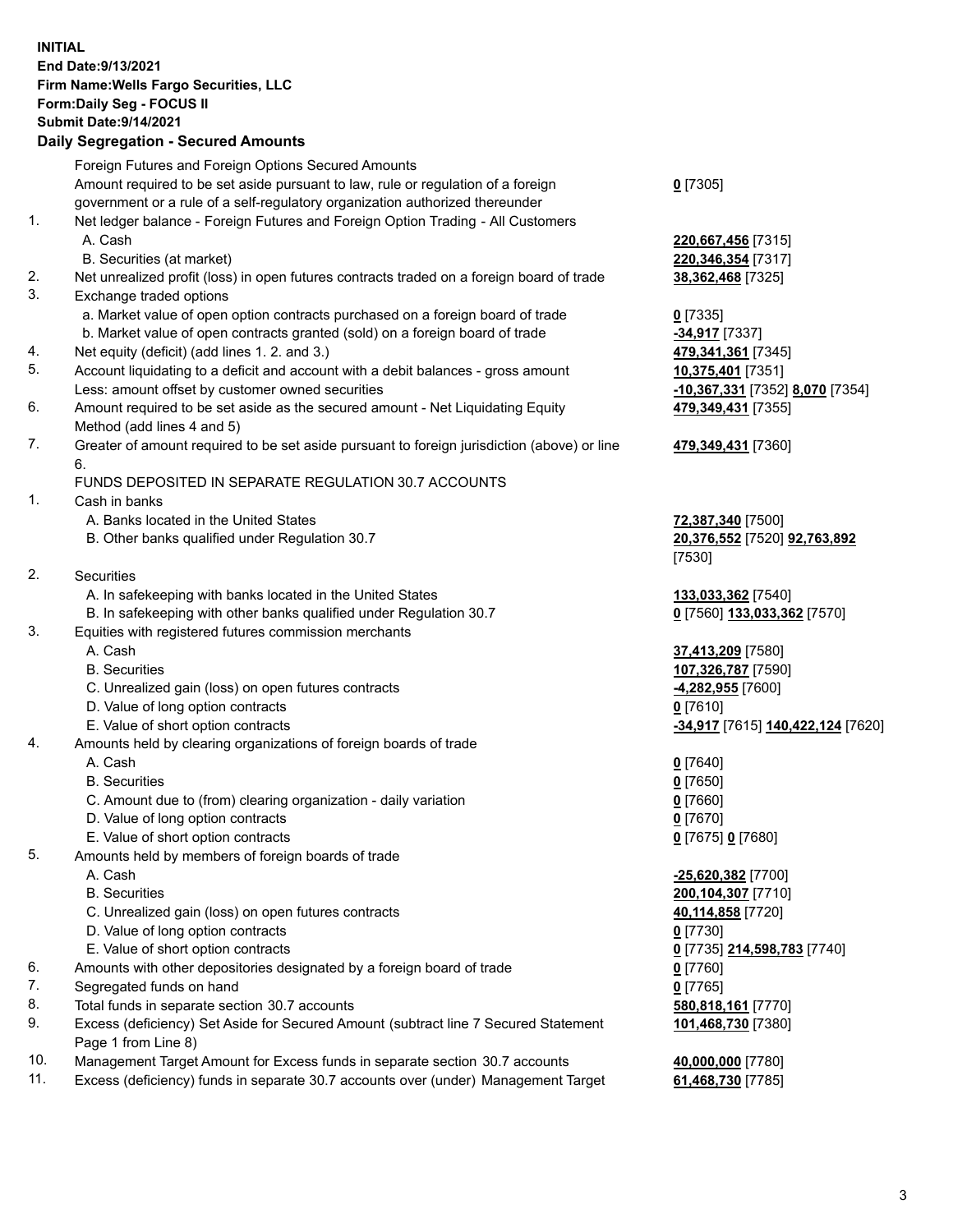**INITIAL End Date:9/13/2021 Firm Name:Wells Fargo Securities, LLC Form:Daily Seg - FOCUS II Submit Date:9/14/2021**

## **Daily Segregation - Segregation Statement**

SEGREGATION REQUIREMENTS(Section 4d(2) of the CEAct)

|     | SEGREGATION REQUIREMENTS(Section 40(2) OF the CEACH                                 |                              |
|-----|-------------------------------------------------------------------------------------|------------------------------|
| 1.  | Net ledger balance                                                                  |                              |
|     | A. Cash                                                                             | 3,251,565,316 [7010]         |
|     | B. Securities (at market)                                                           | 1,785,619,098 [7020]         |
| 2.  | Net unrealized profit (loss) in open futures contracts traded on a contract market  | $-525,106,223$ [7030]        |
| 3.  | Exchange traded options                                                             |                              |
|     | A. Add market value of open option contracts purchased on a contract market         | 2,848,573,125 [7032]         |
|     | B. Deduct market value of open option contracts granted (sold) on a contract market | -2,627,023,534 [7033]        |
| 4.  | Net equity (deficit) (add lines 1, 2 and 3)                                         | 4,733,627,782 [7040]         |
| 5.  | Accounts liquidating to a deficit and accounts with                                 |                              |
|     | debit balances - gross amount                                                       | 82,710,560 [7045]            |
|     | Less: amount offset by customer securities                                          | -79,233,371 [7047] 3,477,189 |
|     |                                                                                     | [7050]                       |
| 6.  | Amount required to be segregated (add lines 4 and 5)                                | 4,737,104,971 [7060]         |
|     | FUNDS IN SEGREGATED ACCOUNTS                                                        |                              |
| 7.  | Deposited in segregated funds bank accounts                                         |                              |
|     | A. Cash                                                                             | 119,556,624 [7070]           |
|     | B. Securities representing investments of customers' funds (at market)              | 290,110,291 [7080]           |
|     | C. Securities held for particular customers or option customers in lieu of cash (at | 697,992,318 [7090]           |
|     | market)                                                                             |                              |
| 8.  | Margins on deposit with derivatives clearing organizations of contract markets      |                              |
|     | A. Cash                                                                             | 2,025,304,214 [7100]         |
|     | B. Securities representing investments of customers' funds (at market)              | 790,217,602 [7110]           |
|     | C. Securities held for particular customers or option customers in lieu of cash (at | 1,087,626,780 [7120]         |
|     | market)                                                                             |                              |
| 9.  | Net settlement from (to) derivatives clearing organizations of contract markets     | 3,737,190 [7130]             |
| 10. | Exchange traded options                                                             |                              |
|     | A. Value of open long option contracts                                              | 2,848,573,125 [7132]         |
|     | B. Value of open short option contracts                                             | -2,627,023,534 [7133]        |
| 11. | Net equities with other FCMs                                                        |                              |
|     | A. Net liquidating equity                                                           | $0$ [7140]                   |
|     | B. Securities representing investments of customers' funds (at market)              | $0$ [7160]                   |
|     | C. Securities held for particular customers or option customers in lieu of cash (at | $0$ [7170]                   |
|     | market)                                                                             |                              |
| 12. | Segregated funds on hand                                                            | $0$ [7150]                   |
| 13. | Total amount in segregation (add lines 7 through 12)                                | 5,236,094,610 [7180]         |
| 14. | Excess (deficiency) funds in segregation (subtract line 6 from line 13)             | 498,989,639 [7190]           |
| 15. | Management Target Amount for Excess funds in segregation                            | 270,000,000 [7194]           |
| 16. | Excess (deficiency) funds in segregation over (under) Management Target Amount      | 228,989,639 [7198]           |
|     | <b>Excess</b>                                                                       |                              |